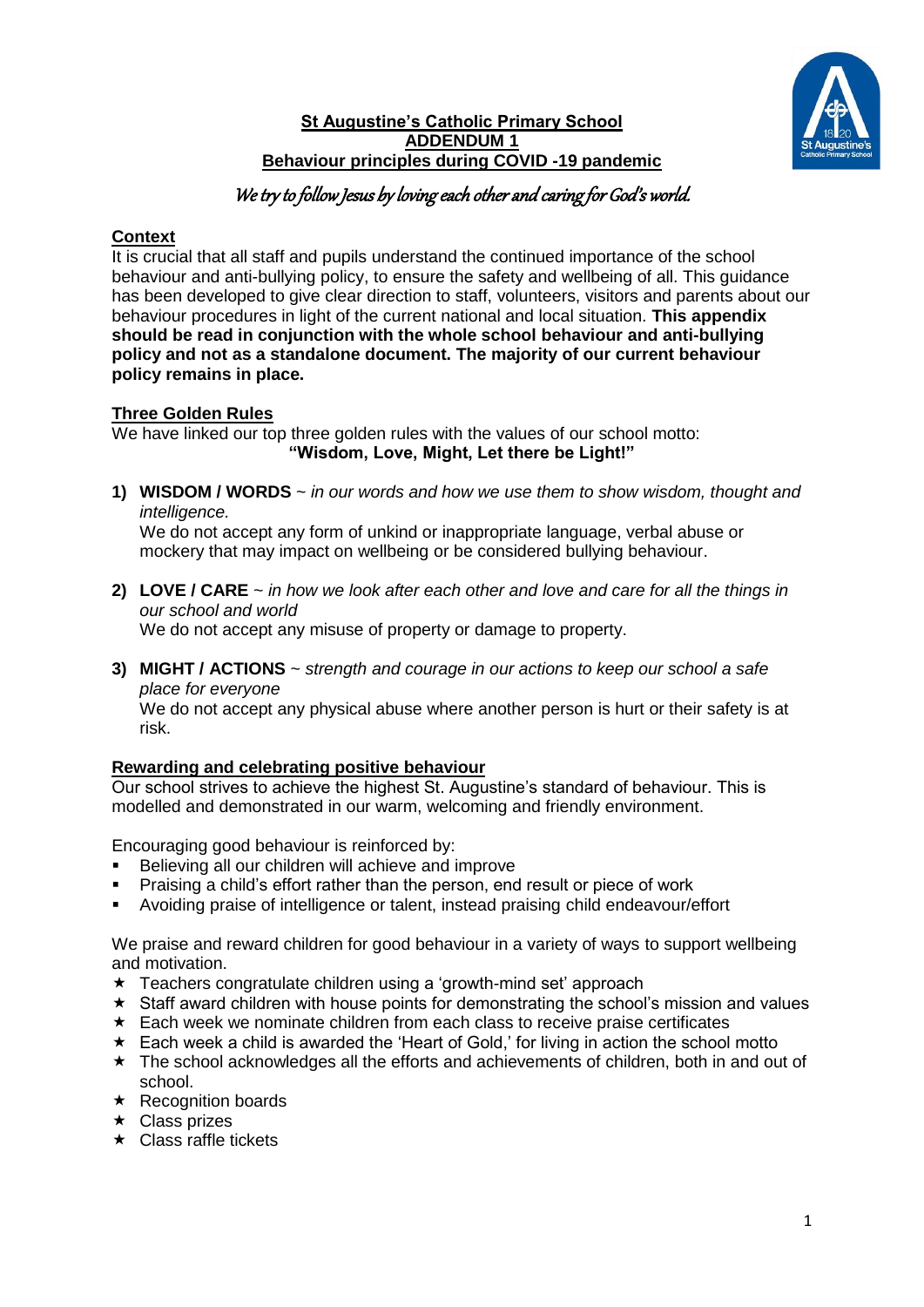## **Behaviour management**

We still expect children to behave in a positive, responsible and supportive manner. Therefore the majority of the existing behaviour policy remains in place.

However, the following adjustments have been put in place in response to the COVID-19 crisis to ensure the safety of all staff and children.

- Children must follow the school's instructions on hygiene, such as hand washing and sanitising.
- Children must only drink from their own water bottle.
- Children must follow school guidance expectations about sneezing, coughing, tissues and disposal ('catch it, bin it, kill it').

If tighter restrictions are in place, e.g. bubbles:

- Children must only socialise with children within their bubble.
- Children have to move around the school as per specific instructions (for example, one-way systems, out of bounds areas, queuing).
- Children must visit their allocated toilets only.
- Children must stay in their allocated zones during break and lunch time play.
- Children will be provided with their own equipment and must not share it with others or use their equipment brought in from home.

#### **Responding to challenging behaviour**

If a child's behaviour is deemed high risk, for example, refusing to adhere to the school's safety measures, such as, hand washing, social distancing, remaining in their class bubble then the following sanctions and disciplinary procedures could be used:

- Conversation(s) with pupil(s) which could include a verbal warning, moving seats if logistically possible and other behaviour management strategies in line with our current behaviour policy. A member of SLT may be called upon to support the class teacher.
- Once all appropriate behaviour management strategies have been exhausted, contact should be made with pupil's parent/carer.

#### **Deliberate behaviours that put themselves or others at risk, such as coughing or spitting at another pupil or member of staff is not permitted and will be considered a zero tolerance behaviour. The child will be sent home immediately.**

#### **Pupils with Special Educational Needs**

School acknowledges that children will have had a range of different experiences during the lockdown period which may have an impact on their behaviour presentation at school. Some may present with frustration as a result of being isolated from friends or having missed a significant event or experience. Others may have experienced bereavement or loss or another, real or perceived, traumatic episode. For many, the process of re-engagement with learning and the school community, under unusual circumstances, may require some additional input and encouragement.

As a result of these varied experiences children may present with behaviour that is not usual, this may include;

- Anxiety; lack of confidence
- Challenging behaviour; fight or flight response
- Anger; shouting, crying
- Hyperactivity and difficulties maintaining attention

For some children, including those with attachment concerns or SEN, and especially those with autism, the change in routines and lack of familiarity will require additional adjustment.